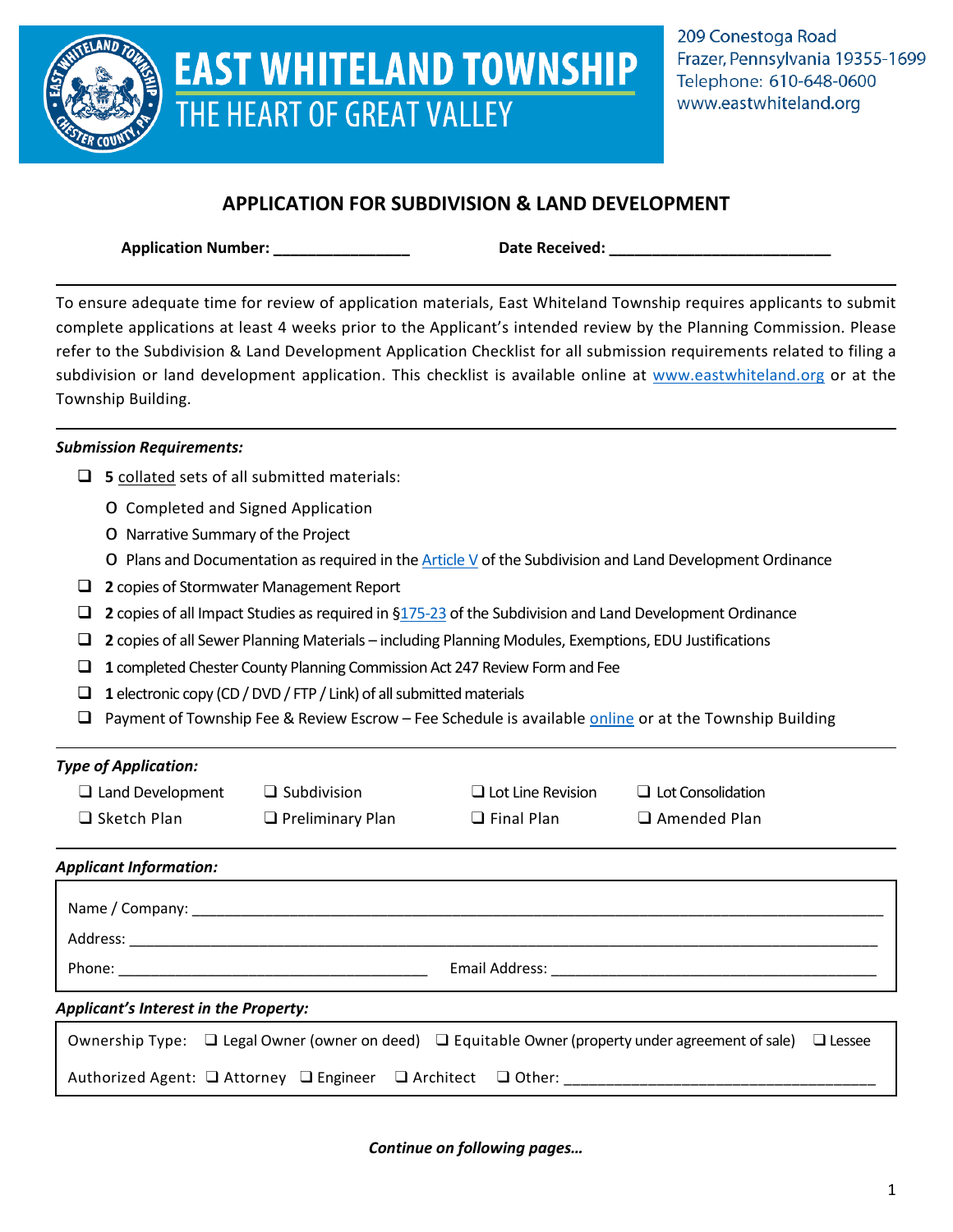# *Point of Contact for Application (if different than Applicant):*

| Name & mailing address of Property Owner:                               |                                                                                                     |
|-------------------------------------------------------------------------|-----------------------------------------------------------------------------------------------------|
| $\Box$ Check here if the same as the Applicant information              |                                                                                                     |
|                                                                         |                                                                                                     |
|                                                                         |                                                                                                     |
|                                                                         |                                                                                                     |
| Physical address of property or properties involved in the Application: |                                                                                                     |
|                                                                         |                                                                                                     |
|                                                                         |                                                                                                     |
| <b>Additional Property Information:</b>                                 |                                                                                                     |
|                                                                         |                                                                                                     |
|                                                                         |                                                                                                     |
|                                                                         |                                                                                                     |
| <b>Project Information:</b>                                             |                                                                                                     |
|                                                                         |                                                                                                     |
|                                                                         | Proposed use permitted by: □ Right □ Special Exception □ Conditional Use □ Other: _________________ |
| <b>Size and Scope of Development:</b>                                   |                                                                                                     |
|                                                                         |                                                                                                     |
|                                                                         |                                                                                                     |
|                                                                         |                                                                                                     |
| <b>Utilities:</b>                                                       |                                                                                                     |
|                                                                         |                                                                                                     |
|                                                                         |                                                                                                     |
| Improvements to be dedicated to the Township:                           |                                                                                                     |
|                                                                         | □ Street or Right-of-Way □ Streetlights □ Sewer Line □ Easements □ Other: _________________________ |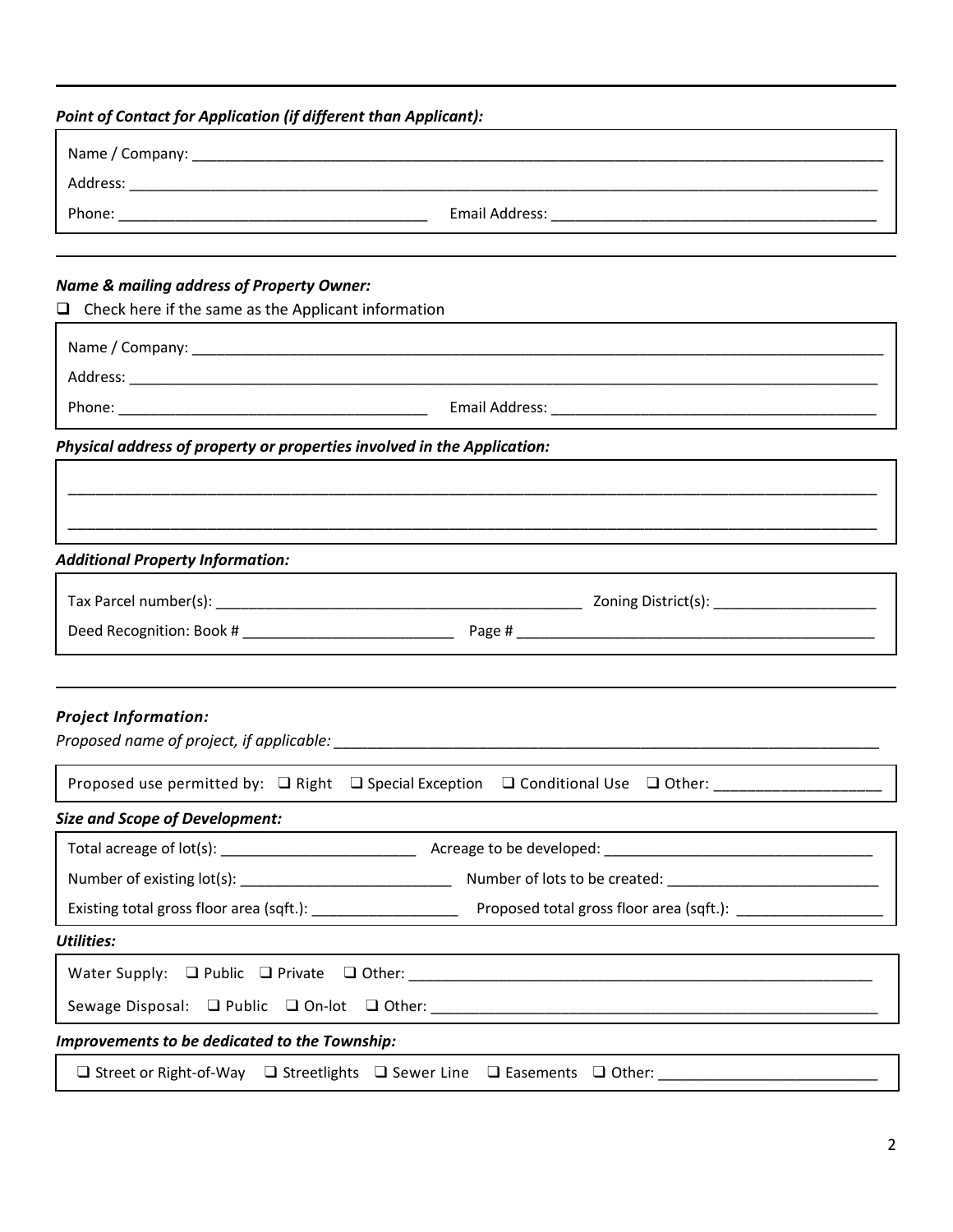#### *Easements or Cross-Access Agreements*

*Are easements required with adjacent property owners in order to complete the improvements?* ❑ Yes ❑ No *If so, are the agreements in place?* ❑ Yes ❑ No

Please specify the type and intent of the easement or agreement:

### *Project Narrative:*

Attach a brief narrative summary of the project which includes the following information:

- $\Box$  Current use & condition of the property (existing structures, improvements, and number of lots);
- $\Box$  Existing environmentally sensitive areas, such as floodplains, steep slopes, wetlands, etc.
- $\Box$  Proposed use of the site and how it will differ from the existing use;
- $\Box$  Number of lots to be created and/or proposed number of buildings proposed (with square footage);
- $\Box$  Description of proposed improvements, such as driveways, sidewalks, parking lots, stormwater management facilities, recreation and leisure areas, open space areas, landscape features, etc.
- $\Box$  Any variances, waivers, conditional uses, or other approvals requested or previously granted for the plan.

#### *Plans & Studies Included with the Submission:*

- ❑ Site Layout ❑ Existing Features ❑ Natural Features / Conservation Plan ❑ Lighting Plan
- 
- ❑ Erosion & Sedimentation ❑ Circulation ❑ Truck Turning Template ❑ Address Configuration
- ❑ Tree Replacement & Landscaping ❑ Architectural Plans ❑ Shadow Analysis
- ❑ Grading & Utilities ❑ Stormwater ❑ Stormwater Profiles & Details ❑ Sewer Profiles & Details
	- -
- 
- 
- 
- 

❑ Other: \_\_\_\_\_\_\_\_\_\_\_\_\_\_\_\_\_\_\_\_\_\_\_\_\_\_\_\_\_\_\_\_\_\_\_\_\_\_\_\_\_\_\_\_\_\_\_\_\_\_\_\_\_\_\_\_\_\_\_\_\_\_\_\_\_\_\_\_\_\_\_\_\_\_\_\_\_\_\_\_\_\_\_\_\_\_\_\_\_\_\_\_

## *Approvals from Outside Agencies:*

| Name of Agency:                                           | Required? | Approved? |
|-----------------------------------------------------------|-----------|-----------|
| United States Army Corps of Engineers (USACE)             |           |           |
| Pennsylvania Department of Environmental Protection (DEP) |           |           |
| Pennsylvania Department of Transportation (PennDOT)       |           |           |
| Pennsylvania Historical and Museum Commission (PHMC)      |           |           |
| <b>Chester County Conservation District (CCCD)</b>        |           |           |
| Chester County Health Department (CCHD)                   |           |           |
| Other:                                                    |           |           |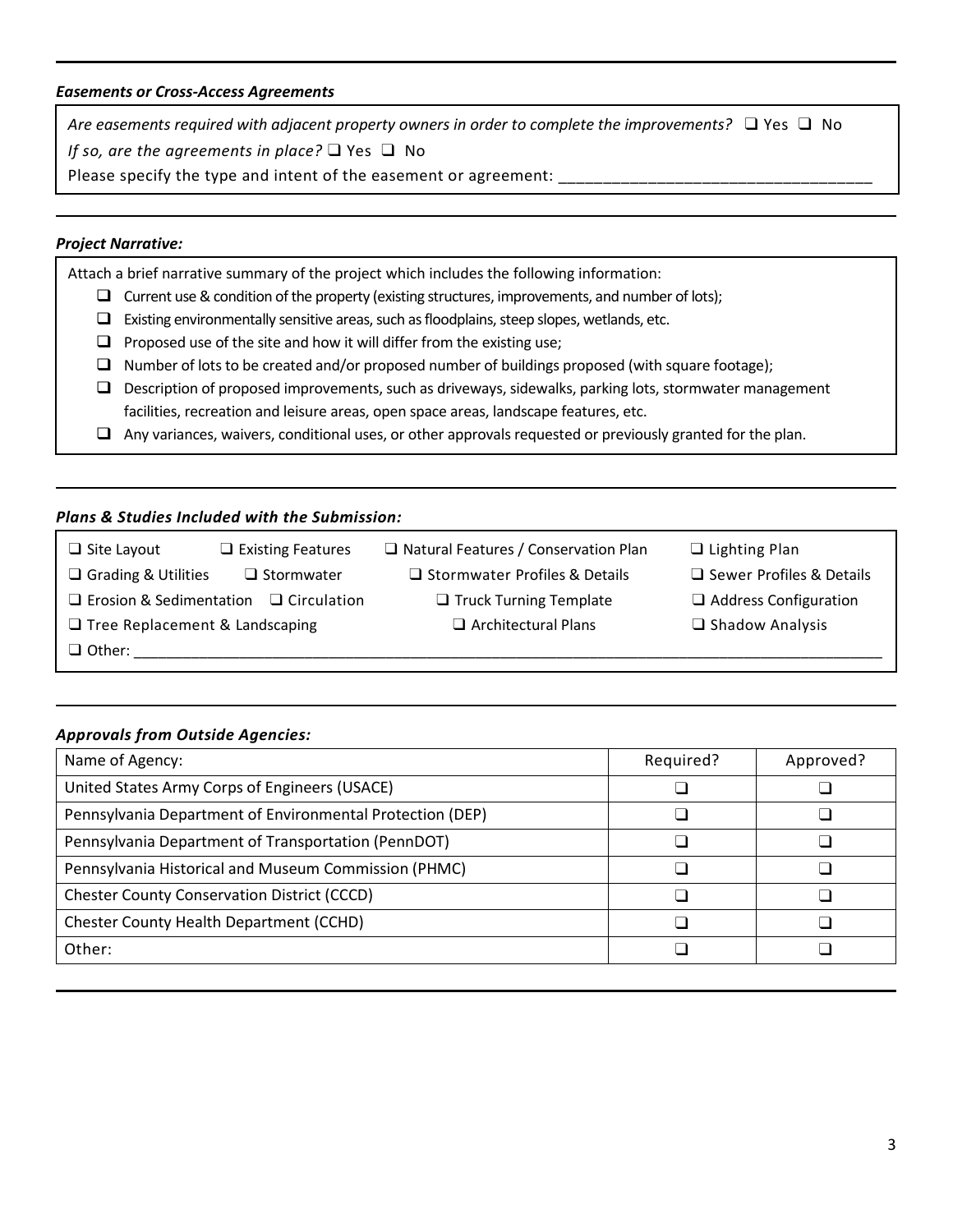#### **Certification:**

I hereby certify that all information provided within this Application is complete and accurate. I acknowledge and understand that any and all submitted materials may be sent to outside planning, engineering, environmental, and/or traffic consulting firms, as well as legal counsel, to be reviewed for compliance with the Township's Zoning Ordinance, Subdivision & Land Development Ordinance, Stormwater Management Ordinance, and other relevant regulations. Additional reviews by Township Boards and Commissions may include, but are not limited to, the Zoning Hearing Board, Historical Commission, Environmental Advisory Council, and/or Transportation Committee. The Applicant will be notified if such reviews are necessary. Members of the reviewing bodies are hereby authorized visit the site while the Application is under review.

By signing this form, the Applicant agrees to provide a review escrow and reimburse East Whiteland Township for any and all costs associated with the review of this application. Before a final, approved plan is recorded at the Chester County Recorder of Deeds, the Applicant shall complete the necessary legal documents, including but not limited to a Financial Security Agreement, Land Development Agreement, and/or Offers of Dedication or Easement. The applicant shall be required to post financial security through a letter of credit, bond, or escrow account in an amount sufficient to cover the cost of all improvements, subject to review by the Township Engineer.

Applicant Name (printed)

\_\_\_\_\_\_\_\_\_\_\_\_\_\_\_\_\_\_\_\_\_\_\_\_\_\_\_\_\_\_\_\_\_\_\_\_\_\_\_\_\_\_\_

\_\_\_\_\_\_\_\_\_\_\_\_\_\_\_\_\_\_\_\_\_\_\_\_\_\_\_\_\_\_\_\_\_\_\_\_\_\_\_\_\_\_\_

\_\_\_\_\_\_\_\_\_\_\_\_\_\_\_\_\_\_\_\_\_\_\_\_\_\_\_\_\_\_\_\_\_\_\_\_\_\_\_\_\_\_\_

Property Owner Name (printed)

\_\_\_\_\_\_\_\_\_\_\_\_\_\_\_\_\_\_\_\_\_\_\_\_\_\_\_\_\_\_\_\_\_\_\_\_\_\_\_\_\_\_\_\_\_

\_\_\_\_\_\_\_\_\_\_\_\_\_\_\_\_\_\_\_\_\_\_\_\_\_\_\_\_\_\_\_\_\_\_\_\_\_\_\_\_\_\_\_\_\_

\_\_\_\_\_\_\_\_\_\_\_\_\_\_\_\_\_\_\_\_\_\_\_\_\_\_\_\_\_\_\_\_\_\_\_\_\_\_\_\_\_\_\_\_\_

Applicant Signature

Property Owner Signature

Date

Date